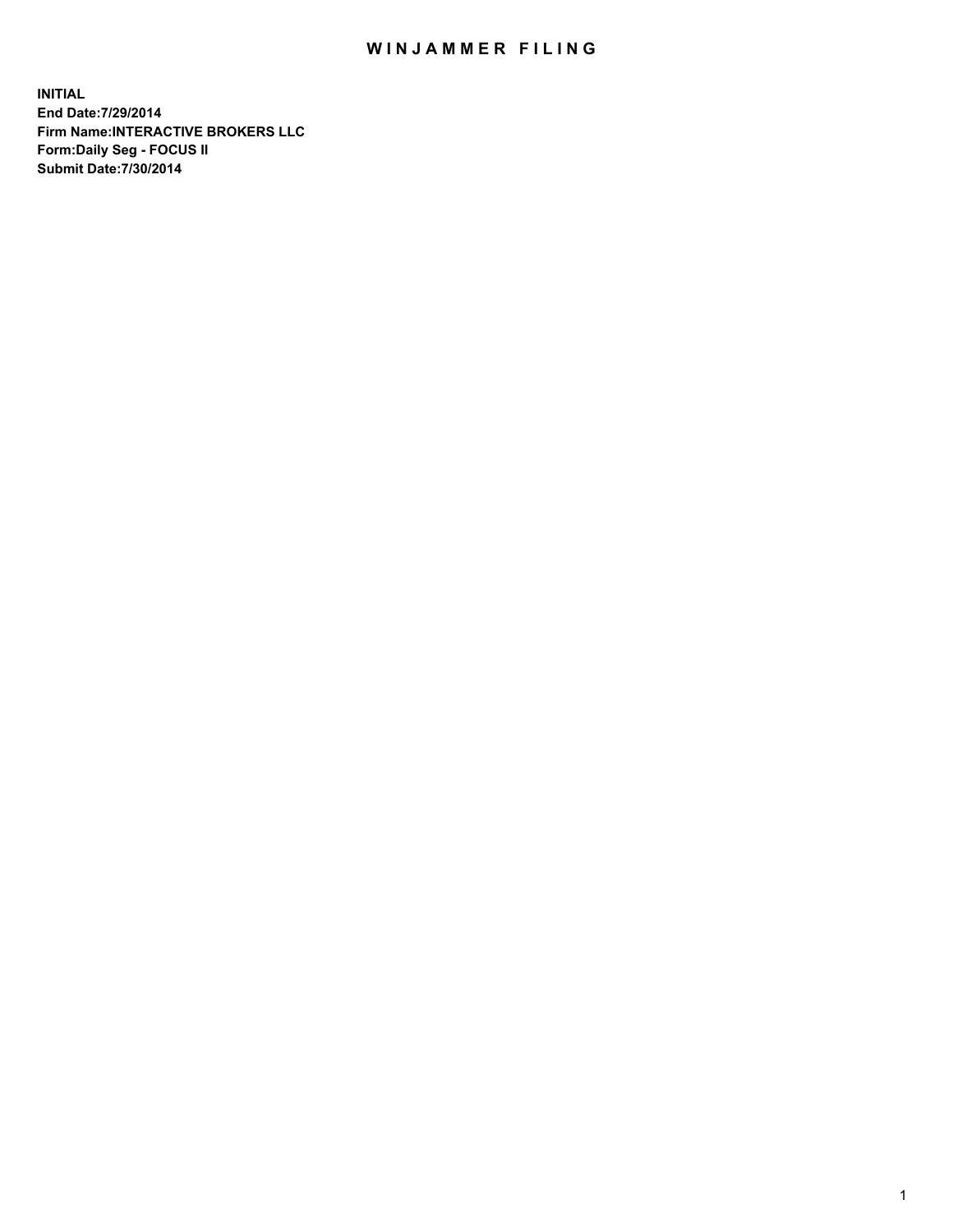## **INITIAL End Date:7/29/2014 Firm Name:INTERACTIVE BROKERS LLC Form:Daily Seg - FOCUS II Submit Date:7/30/2014 Daily Segregation - Cover Page**

| Name of Company<br><b>Contact Name</b><br><b>Contact Phone Number</b><br><b>Contact Email Address</b>                                                                                                                                                                                                                          | <b>INTERACTIVE BROKERS LLC</b><br><b>Michael Ellman</b><br>203-422-8926<br>mellman@interactivebrokers.co<br>m |
|--------------------------------------------------------------------------------------------------------------------------------------------------------------------------------------------------------------------------------------------------------------------------------------------------------------------------------|---------------------------------------------------------------------------------------------------------------|
| FCM's Customer Segregated Funds Residual Interest Target (choose one):<br>a. Minimum dollar amount: ; or<br>b. Minimum percentage of customer segregated funds required:% ; or<br>c. Dollar amount range between: and; or<br>d. Percentage range of customer segregated funds required between:% and%.                         | $\overline{\mathbf{0}}$<br>0<br>155,000,000 245,000,000<br>00                                                 |
| FCM's Customer Secured Amount Funds Residual Interest Target (choose one):<br>a. Minimum dollar amount: ; or<br>b. Minimum percentage of customer secured funds required:% ; or<br>c. Dollar amount range between: and; or<br>d. Percentage range of customer secured funds required between:% and%.                           | $\overline{\mathbf{0}}$<br>0<br>80,000,000 120,000,000<br>0 <sub>0</sub>                                      |
| FCM's Cleared Swaps Customer Collateral Residual Interest Target (choose one):<br>a. Minimum dollar amount: ; or<br>b. Minimum percentage of cleared swaps customer collateral required:% ; or<br>c. Dollar amount range between: and; or<br>d. Percentage range of cleared swaps customer collateral required between:% and%. | $\overline{\mathbf{0}}$<br><u>0</u><br>0 <sub>0</sub><br>0 <sub>0</sub>                                       |
| Current ANC:on<br><b>Broker Dealer Minimum</b><br>Debit/Deficit - CustomersCurrent AmountGross Amount<br>Domestic Debit/Deficit                                                                                                                                                                                                | 2,237,170,453 29-JUL-2014<br>342,474,156<br>3,003,051                                                         |
| Foreign Debit/Deficit<br>Debit/Deficit - Non CustomersCurrent AmountGross Amount<br>Domestic Debit/Deficit<br>Foreign Debit/Deficit<br>Proprietary Profit/Loss<br>Domestic Profit/Loss                                                                                                                                         | 2,110,7210<br>0 <sub>0</sub><br>0 <sub>0</sub><br>$\overline{\mathbf{0}}$                                     |
| Foreign Profit/Loss<br>Proprietary Open Trade Equity<br>Domestic OTE<br>Foreign OTE<br><b>SPAN</b><br><b>Customer SPAN Calculation</b>                                                                                                                                                                                         | $\overline{\mathbf{0}}$<br>$\overline{\mathbf{0}}$<br><u>0</u>                                                |
| Non-Customer SPAN Calcualation<br><b>Proprietary Capital Charges</b><br>Minimum Dollar Amount Requirement<br>Other NFA Dollar Amount Requirement                                                                                                                                                                               | 1,100,281,342<br>13,300,413<br><u>0</u><br>20,000,000 [7465]<br>21,354,984 [7475]                             |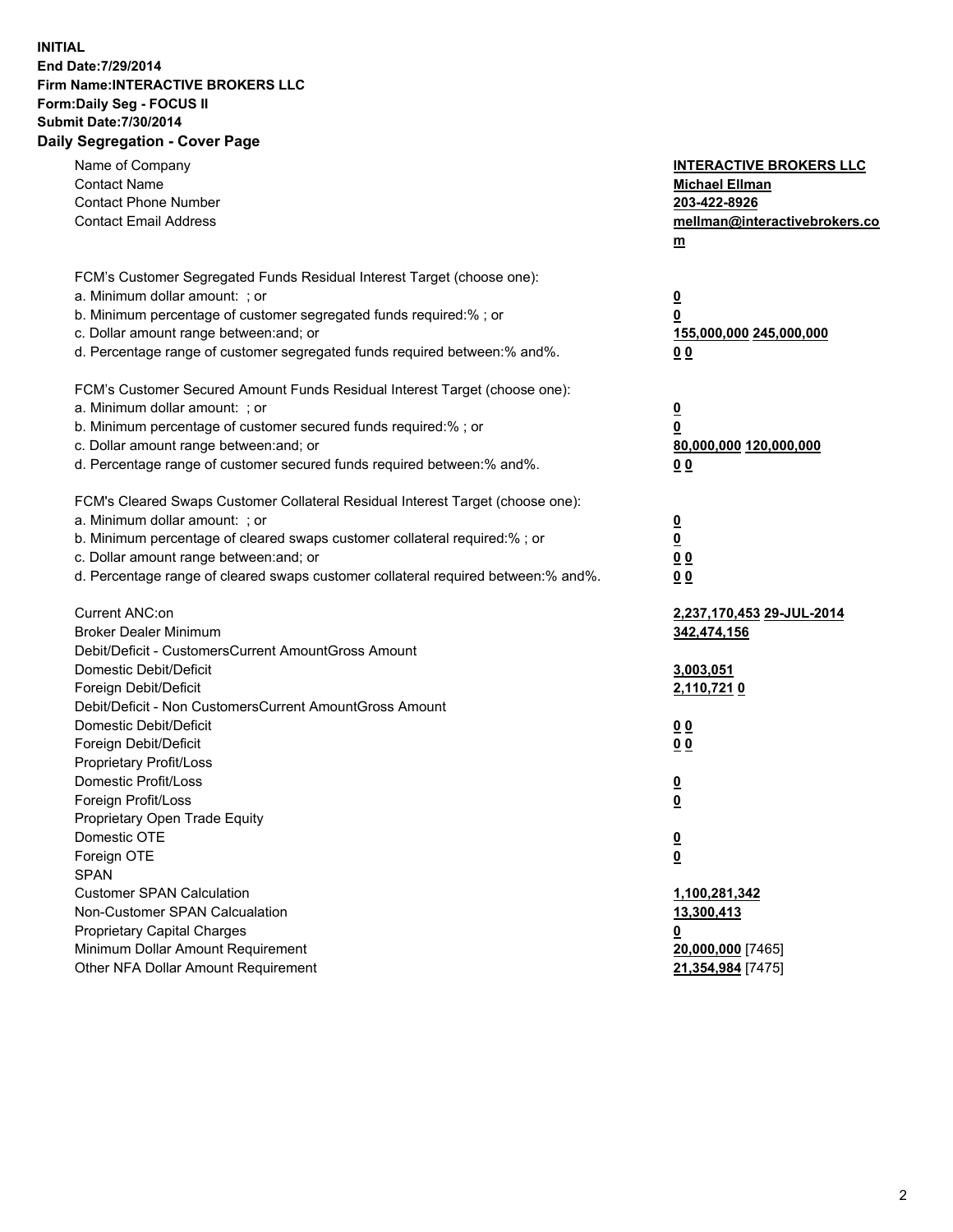## **INITIAL End Date:7/29/2014 Firm Name:INTERACTIVE BROKERS LLC Form:Daily Seg - FOCUS II Submit Date:7/30/2014 Daily Segregation - Secured Amounts**

|     | Foreign Futures and Foreign Options Secured Amounts                                         |                                  |
|-----|---------------------------------------------------------------------------------------------|----------------------------------|
|     | Amount required to be set aside pursuant to law, rule or regulation of a foreign            | $0$ [7305]                       |
|     | government or a rule of a self-regulatory organization authorized thereunder                |                                  |
| 1.  | Net ledger balance - Foreign Futures and Foreign Option Trading - All Customers             |                                  |
|     | A. Cash                                                                                     | 306,222,061 [7315]               |
|     | B. Securities (at market)                                                                   | $0$ [7317]                       |
| 2.  | Net unrealized profit (loss) in open futures contracts traded on a foreign board of trade   | 2,051,174 [7325]                 |
| 3.  | Exchange traded options                                                                     |                                  |
|     | a. Market value of open option contracts purchased on a foreign board of trade              | 96,534 [7335]                    |
|     | b. Market value of open contracts granted (sold) on a foreign board of trade                | -578,239 [7337]                  |
| 4.  | Net equity (deficit) (add lines 1.2. and 3.)                                                | 307,791,530 [7345]               |
| 5.  | Account liquidating to a deficit and account with a debit balances - gross amount           | 2,110,721 [7351]                 |
|     | Less: amount offset by customer owned securities                                            | 0 [7352] 2,110,721 [7354]        |
| 6.  | Amount required to be set aside as the secured amount - Net Liquidating Equity              | 309,902,251 [7355]               |
|     |                                                                                             |                                  |
|     | Method (add lines 4 and 5)                                                                  |                                  |
| 7.  | Greater of amount required to be set aside pursuant to foreign jurisdiction (above) or line | 309,902,251 [7360]               |
|     | 6.                                                                                          |                                  |
|     | FUNDS DEPOSITED IN SEPARATE REGULATION 30.7 ACCOUNTS                                        |                                  |
| 1.  | Cash in banks                                                                               |                                  |
|     | A. Banks located in the United States                                                       | 346,891,350 [7500]               |
|     | B. Other banks qualified under Regulation 30.7                                              | 0 [7520] 346,891,350 [7530]      |
| 2.  | Securities                                                                                  |                                  |
|     | A. In safekeeping with banks located in the United States                                   | $0$ [7540]                       |
|     | B. In safekeeping with other banks qualified under Regulation 30.7                          | 0 [7560] 0 [7570]                |
| 3.  | Equities with registered futures commission merchants                                       |                                  |
|     | A. Cash                                                                                     | $0$ [7580]                       |
|     | <b>B.</b> Securities                                                                        | $0$ [7590]                       |
|     | C. Unrealized gain (loss) on open futures contracts                                         | $0$ [7600]                       |
|     | D. Value of long option contracts                                                           | $0$ [7610]                       |
|     | E. Value of short option contracts                                                          | 0 [7615] 0 [7620]                |
| 4.  | Amounts held by clearing organizations of foreign boards of trade                           |                                  |
|     | A. Cash                                                                                     | $0$ [7640]                       |
|     | <b>B.</b> Securities                                                                        | $0$ [7650]                       |
|     | C. Amount due to (from) clearing organization - daily variation                             | $0$ [7660]                       |
|     | D. Value of long option contracts                                                           | $0$ [7670]                       |
|     | E. Value of short option contracts                                                          | 0 [7675] 0 [7680]                |
| 5.  | Amounts held by members of foreign boards of trade                                          |                                  |
|     | A. Cash                                                                                     | 64,296,941 [7700]                |
|     | <b>B.</b> Securities                                                                        | $0$ [7710]                       |
|     | C. Unrealized gain (loss) on open futures contracts                                         | -236,435 <sup>[7720]</sup>       |
|     | D. Value of long option contracts                                                           | 96,531 [7730]                    |
|     | E. Value of short option contracts                                                          | 578,227 [7735] 63,578,810 [7740] |
| 6.  | Amounts with other depositories designated by a foreign board of trade                      | $0$ [7760]                       |
| 7.  | Segregated funds on hand                                                                    | $0$ [7765]                       |
| 8.  | Total funds in separate section 30.7 accounts                                               | 410,470,160 [7770]               |
| 9.  | Excess (deficiency) Set Aside for Secured Amount (subtract line 7 Secured Statement         | 100,567,909 [7380]               |
|     | Page 1 from Line 8)                                                                         |                                  |
| 10. | Management Target Amount for Excess funds in separate section 30.7 accounts                 | 80,000,000 [7780]                |
| 11. | Excess (deficiency) funds in separate 30.7 accounts over (under) Management Target          | 20,567,909 [7785]                |
|     |                                                                                             |                                  |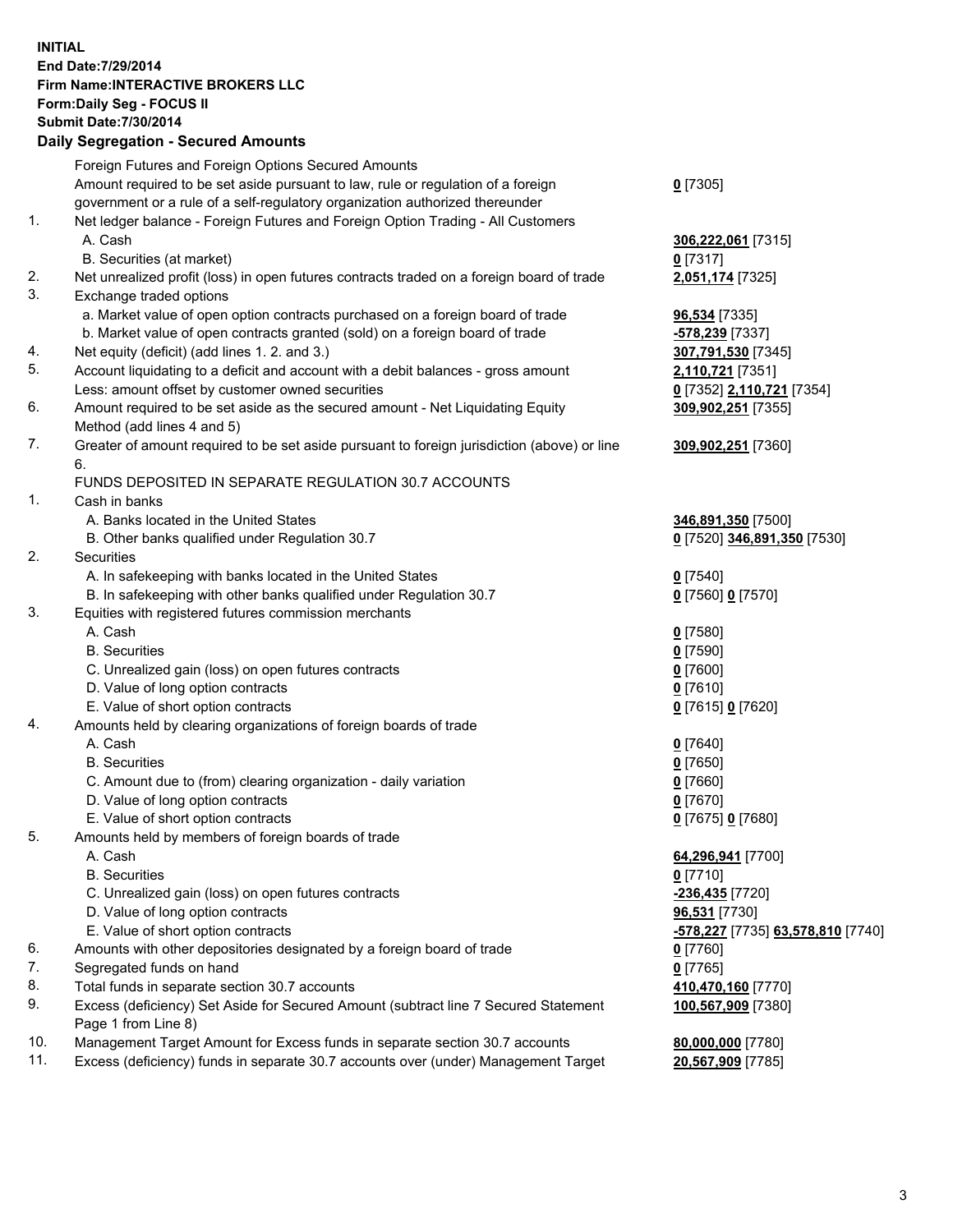**INITIAL End Date:7/29/2014 Firm Name:INTERACTIVE BROKERS LLC Form:Daily Seg - FOCUS II Submit Date:7/30/2014 Daily Segregation - Segregation Statement** SEGREGATION REQUIREMENTS(Section 4d(2) of the CEAct) 1. Net ledger balance A. Cash **2,267,541,241** [7010] B. Securities (at market) **0** [7020] 2. Net unrealized profit (loss) in open futures contracts traded on a contract market **-41,795,453** [7030] 3. Exchange traded options A. Add market value of open option contracts purchased on a contract market **73,638,042** [7032] B. Deduct market value of open option contracts granted (sold) on a contract market **-137,506,828** [7033] 4. Net equity (deficit) (add lines 1, 2 and 3) **2,161,877,002** [7040] 5. Accounts liquidating to a deficit and accounts with debit balances - gross amount **3,003,051** [7045] Less: amount offset by customer securities **0** [7047] **3,003,051** [7050] 6. Amount required to be segregated (add lines 4 and 5) **2,164,880,053** [7060] FUNDS IN SEGREGATED ACCOUNTS 7. Deposited in segregated funds bank accounts A. Cash **290,203,159** [7070] B. Securities representing investments of customers' funds (at market) **1,041,395,399** [7080] C. Securities held for particular customers or option customers in lieu of cash (at market) **0** [7090] 8. Margins on deposit with derivatives clearing organizations of contract markets A. Cash **26,455,597** [7100] B. Securities representing investments of customers' funds (at market) **109,452,850** [7110] C. Securities held for particular customers or option customers in lieu of cash (at market) **0** [7120] 9. Net settlement from (to) derivatives clearing organizations of contract markets **448,794** [7130] 10. Exchange traded options A. Value of open long option contracts **1,355,622** [7132] B. Value of open short option contracts **-3,913,876** [7133] 11. Net equities with other FCMs A. Net liquidating equity **-32,353,530** [7140] B. Securities representing investments of customers' funds (at market) **929,885,577** [7160] C. Securities held for particular customers or option customers in lieu of cash (at market) **0** [7170] 12. Segregated funds on hand **0** [7150] 13. Total amount in segregation (add lines 7 through 12) **2,362,929,592** [7180] 14. Excess (deficiency) funds in segregation (subtract line 6 from line 13) **198,049,539** [7190] 15. Management Target Amount for Excess funds in segregation **155,000,000** [7194]

16. Excess (deficiency) funds in segregation over (under) Management Target Amount Excess

**43,049,539** [7198]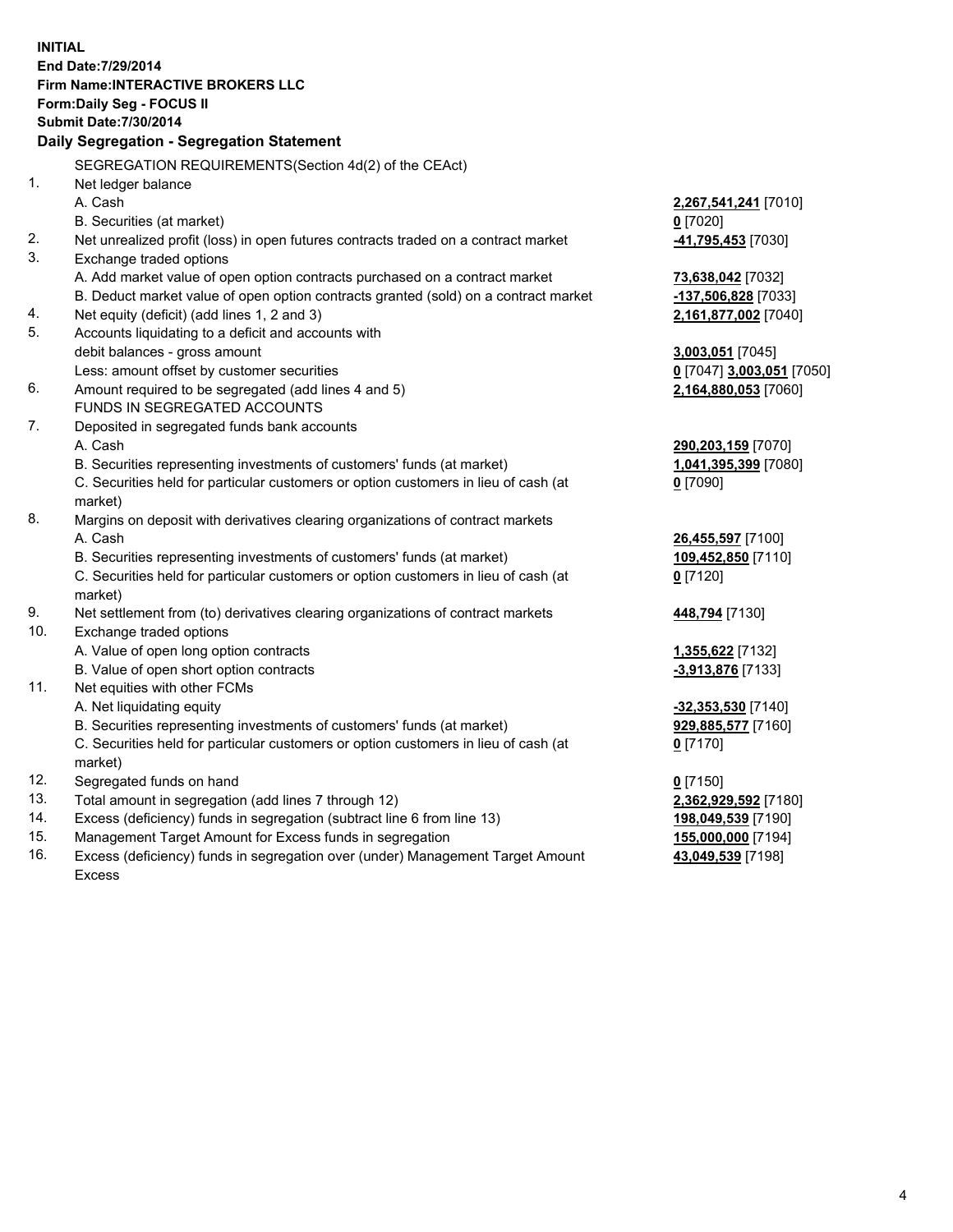## **INITIAL End Date:7/29/2014 Firm Name:INTERACTIVE BROKERS LLC Form:Daily Seg - FOCUS II Submit Date:7/30/2014 Daily Segregation - Supplemental**

| $\blacksquare$           | Total gross margin deficiencies - Segregated Funds Origin                                              | 91,728 [9100] |  |
|--------------------------|--------------------------------------------------------------------------------------------------------|---------------|--|
| $\overline{\phantom{a}}$ | Total gross margin deficiencies - Secured Funds Origin                                                 | 2,700 [9101]  |  |
| $\blacksquare$           | Total gross margin deficiencies - Cleared Swaps Customer Collateral Funds Origin                       | $0$ [9102]    |  |
| $\blacksquare$           | Total gross margin deficiencies - Noncustomer and Proprietary Accounts Origin                          | $0$ [9103]    |  |
| $\blacksquare$           | Total number of accounts contributing to total gross margin deficiencies - Segregated                  | $Z$ [9104]    |  |
|                          | Funds Origin                                                                                           |               |  |
| $\blacksquare$           | Total number of accounts contributing to total gross margin deficiencies - Secured                     | $2$ [9105]    |  |
|                          | Funds Origin                                                                                           |               |  |
|                          | Total number of accounts contributing to the total gross margin deficiencies - Cleared                 | $0$ [9106]    |  |
|                          | Swaps Customer Collateral Funds Origin                                                                 |               |  |
| $\blacksquare$           | Total number of accounts contributing to the total gross margin deficiencies -                         | $0$ [9107]    |  |
|                          | Noncustomer and Proprietary Accounts Origin                                                            |               |  |
|                          | that a discussion of the functor deficiencements are cuttles. FONA corrected to concern the collection |               |  |

- Upload a copy of the firm's daily margin report the FCM uses to issue margin calls which corresponds with the reporting date.